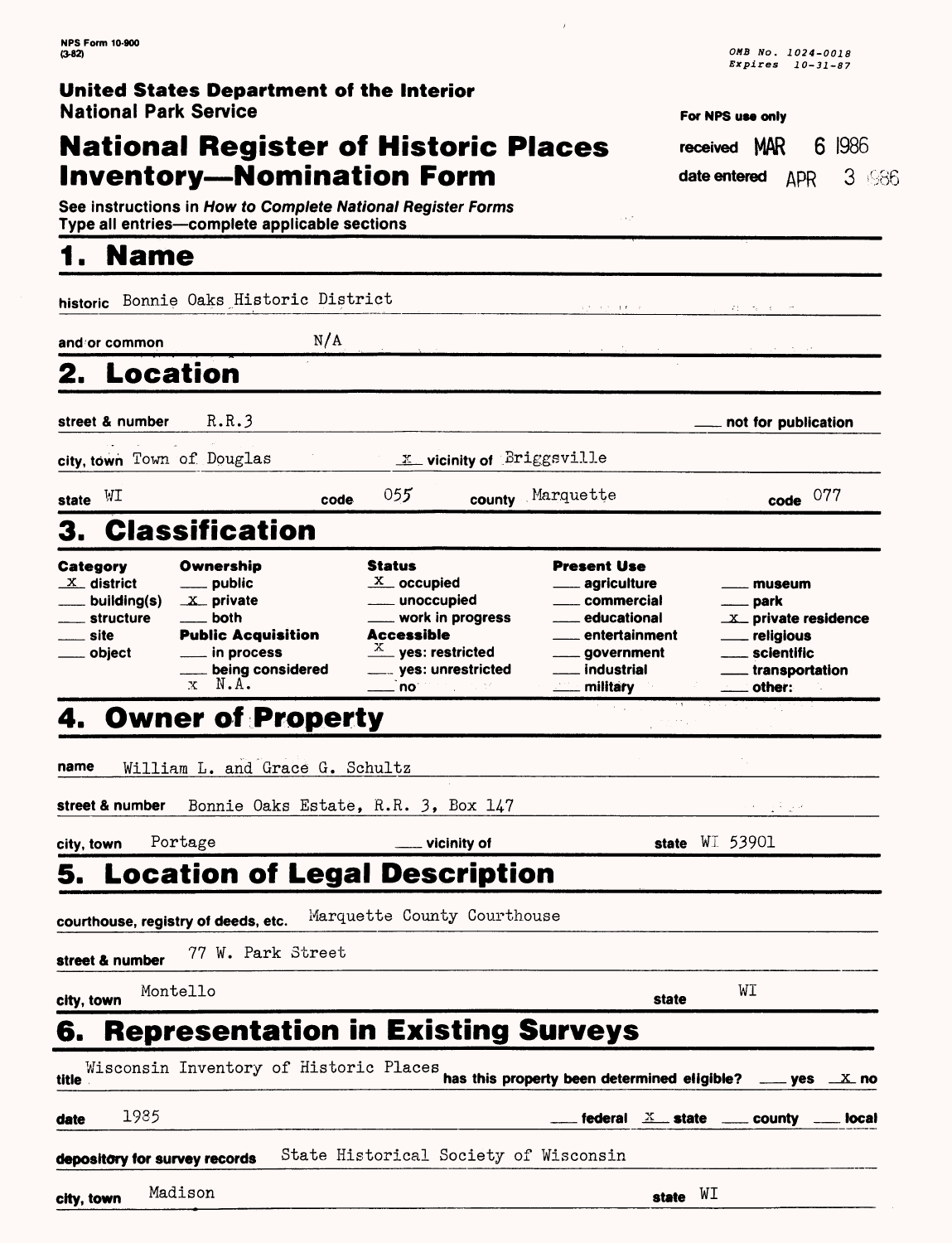## **7. Description**

| <b>Condition</b>       |                    | <b>Check one</b>       |
|------------------------|--------------------|------------------------|
| <u>__</u> __ excellent | deteriorated       | <u>__</u> __ unaltered |
| $\equiv$ $\bf{x}$ good | ruins              | x altered              |
| fair                   | デジョット<br>unexposed |                        |

Check one  $X$  original site moved date

#### **Describe the present and original (iff known) physical appearance**

The Bonnie Oaks Historic District is located amid the rolling hills of Douglas Township in Marquette County east of the Village of Briggsville. The Neenah Creek forms the eastern boundary of the district, Grouse Road the southern edge, and Third Avenue the western boundary, (see district map) The district extends 900 feet north, encompassing twenty-eight acres of the eighty acre Bonnie Oaks Estate. Originally a homestead, Bonnie Oaks was maintained as a summer residence by the Atwood, Ormsby and Green families for most of their 125 years of ownership, and today serves as a year round home. The Bonnie Oaks Historic District comprises fifteen vernacular structures and one archaeological site, all of which contribute to the character of the district. The buildings demonstrate a similarity in scale, materials and use, and form a cohesive complex. Two additional structures stand outside the boundaries of the district on the Bonnie Oaks property, as they are non-contributing. Isolatedvisually and by a distance of several hundred feet, the excluded structures consist of wood posts supporting a gable roof.

The gravel driveway runs downhill from Third Avenue through a stand of red and white pines for a distance of about one-quarter mile, ending in a rotary. The pines shelter the estate from the traffic on Third Avenue, while a grape arbor along the southern edge of the property provides an effective buffer between the buildings and Grouse Road. At one time Bonnie Oaks boasted fifteen flower gardens, which the current owners, William and Grace Schultz, are recreating. A goldfish pond with a working fountain dating from the 1920's is situated just south of the Main House. (see district map)

The Main House is the westernmost structure south of the driveway. Built during the 1870's or 1880's by John Whitney Ormsby for his wife's parents, former owners of Bonnie Oaks, Joshua and Rosina Atwood, the house shows no stylistic overtones.<sup>2</sup> The L-shaped frame structure is set on a fieldstone foundation and was built in two stages. The two-story gabled southern section containing living quarters, and a free-standing one-story kitchen with a vented pyramidal roof were constructed first. A one-and-one-half story gabled section joining the living quarters and kitchen was subsequently erected, date c.1930 . Narrow wood clapboard sheathes the exterior of the Main House and asphalt shingles cover all roof surfaces. Single entrance doors occur on each of the north, south and west facades. A segmentally-arched portico with trellis-like supports frames the main entrance, on the south facade. A heavy gabled overdoor appears above the west facade entrance. The fenestration pattern is regular; double-hung sash windows predominate, and small frieze windows are found on the south elevation. There are two narrow brick chimneys at the roof ridge on the two story section. A wide brick chimney appears on the northwest corner of the one-and-one-half story section. The wooden deck on the southeast corner of the house was built by the Schultzes following their purchase of Bonnie Oaks in 1982.<sup>3</sup> The interior is functional and has suffered alterations over time, but presents a pleasing appearance due to restoration efforts by the current owners.

The Log House lies east of the <u>Main House</u> (see district map) and was erected by John Whitney Ormsby during the 1870's or 1880's." An earlier log cabin previously stood on the site. The Log House is T-shaped in plan. The two-story gabled southern section is set perpendicular to the one-story gabled rear section. The log walls of these sections have been left exposed. Wood shingles form geometric patterns in the gable ends. A onestory elapboarded kitchen with vented pyramidal roof is attached to the west facade of the One-story section and was probably built concurrently with the log sections. A onestory shed-roofed (screened) porch dating from the early twentieth century appears on the east facade. The Log House's foundation is fieldstone and asphalt shingles cover the roof.<br>A single entrance door occurs on each of the , south and east facades. The main A single entrance door occurs on each of the entrance, located on the south facade, is sheltered with a gabled portico on round timbers, Narrow double-hung sash windows make up the regular fenestration pattern. The window surrounds are distinctive, the sides of each wooden architrave extending well above the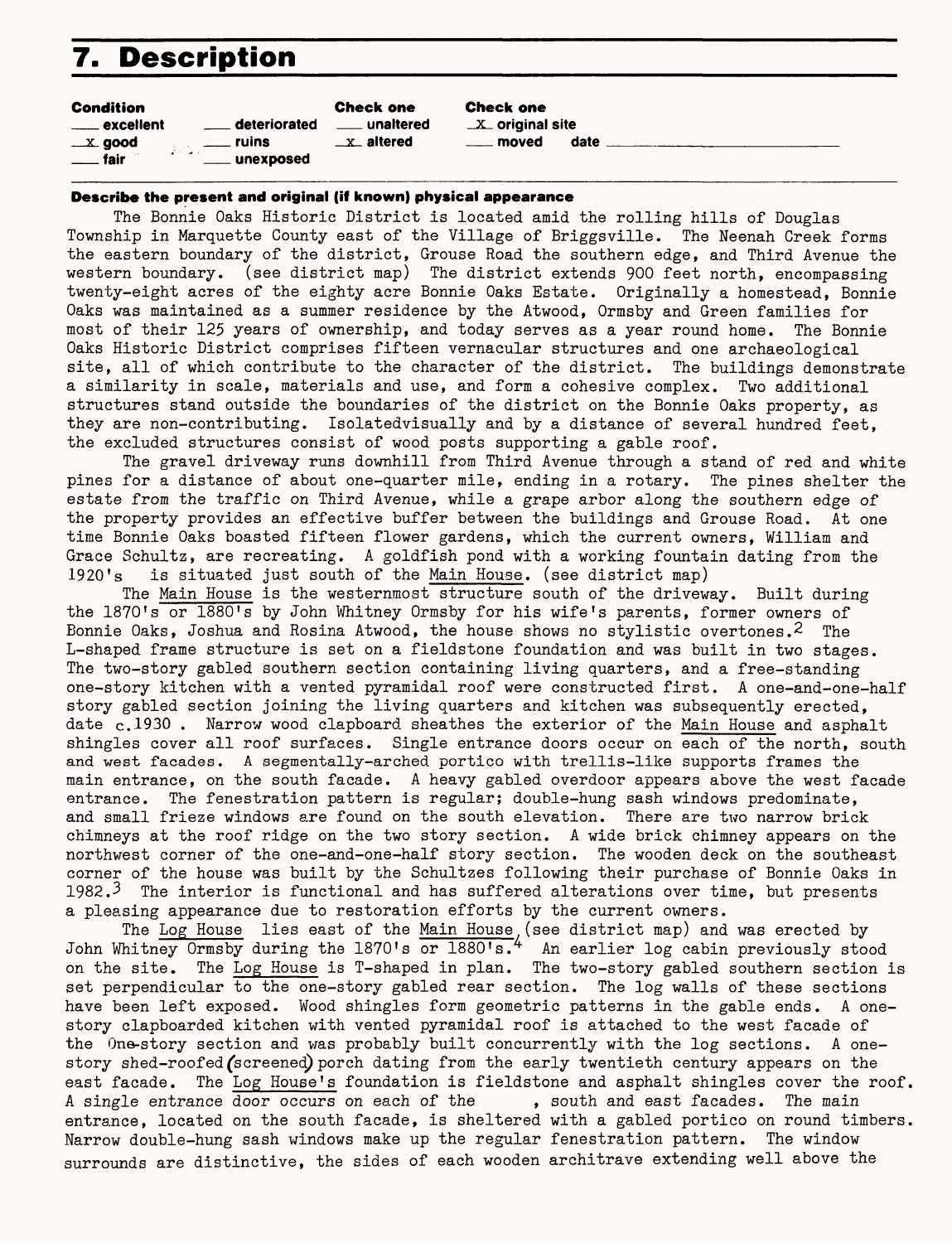## **National Register of Historic Places Inventory—Nomination Form**

Marquette County, WI **Continuation sheet** Bonnie Oaks Historic District tem number 7 **Page** 



lintel. The interior is functional and, although it has been altered over the years, the current owners have attempted to restore the original appearance.

The Tower is the westernmost structure north of the driveway. (see district map) This three-story square frame building was erected circa 1890 as a two-story guesthouse with a water tank on the third floor providing irrigation to the lawns.<sup>5</sup> Circa 1930 the tank was removed and the 3rd floor opened, reached by an exterior wood stair. Wood shingles appear at the first and second stories, narrow wood clapboard appears above. The walls slope inward as they rise to the third floor. There is a wooden balustrade at the third story. The foundation is brick, and asphalt shingles cover the pyramidal roof. The main entrance is.located on the east facade and a single entrance door occurs at the third floor on the north facade. A wide brick chimney rises on the north facade. On the interior there is a single room on each floor. The first and third floor spaces were designed as studios, the second as sleeping quarters. Alterations to the Tower appear to have been minimal, although the building has fallen into disrepair.

The Carpenter's Shop is located near the northern edge of the historic district, (see district map) This one-story L-shaped frame house was built in two sections. The northern end of the building was erected circa 18 90 to serve as a carpenter's shop with the shop in the eastern half, and living quarters in the western half.  $\ell$  During the 1920's the Carpenter's Shop was expanded southward with the addition of kitchen and bath facilities. $\overline{8}$  The 1885 section is set on a fieldstone foundation and clad in vinyl siding. The later section has shiplap wood clapboarding and a concrete founation. Asphalt shingles appear on the multi-gable roof. A wide single entrance door framed in a simple gabled portico, and a second single door, occur on the east facade. The fenestration pattern is regular and consists of double-hung sash windows. The interior is functional and has been altered over time. The kitchen and bath have been remodeled recently.

The Original Barn lies north of the Log House, (see district map) Excavated into a hill, the one-story gabled structure has a foundation and end walls of fieldstone. Built as a barn (post-1855 and pre-1880s), John Whitney Ormsby removed those portions of the building above the fieldstone during the late nineteenth century, erecting them on a new found ation nw of the original. The foundation was converted byGreen.<sup>9</sup> Narrow wood clapboard appears in the gable ends and frames four paneled barn-type doors on the north facade.

The Ormsby Barn is located north of the driveway, (see district map) Built by John Whitney Ormsby during the last quarter of the nineteenth century, the rectangular structure is two stories in height with a fieldstone foundation.  $\sim$  Regularly coursed cast stone with a raised pattern, probably obtained from Ormsby's lime and cement company in Milwaukee, forms the first story. The upper story is frame with wood clapboard, flaring to form a shingled skirt just above the first floor. The gabled roof is covered with asphalt shingles. Decorative wood shingles appear in the gable ends. A narrow double door occurs on the east facade, a wide dutch door on the west facade. The fenestration pattern is regular. Single windows appear on the first floor, double-hung sash on the second. On the interior the first floor contains stalls for farm animals. An open newel stair rises to the second floor giving access to a large open space, dubbed "the ballroom" by Ormsby and Green family members. Exposed wooden beams, held in place with wooden pegs, support the roof.

The Bonnie Oaks Historic District contains three simple vertical log buildings of similar construction dating from the mid-to-late-nineteenth century. The Woodshed is a one-story rectangular gabled structure set on a fieldstone foundation. A window appears in each of the gable ends, asphalt shingles cover the roof. A single door is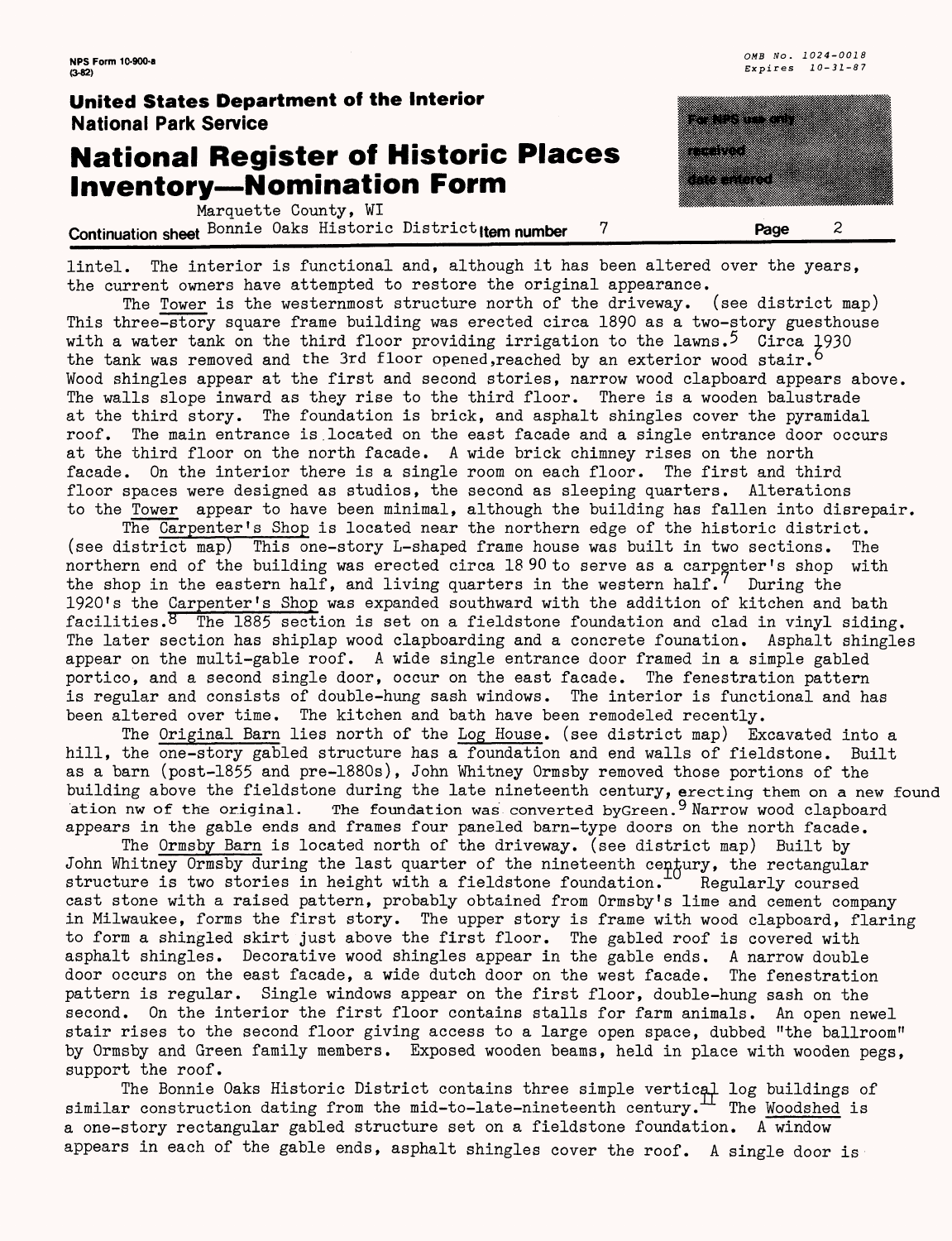### **National Register of Historic Places Inventory — Nomination Form**

Marquette County, WI **Continuation sheet** Bonnie Oaks Historic District **Item number** 7

located on the south facade. Situated northeast of the Main House and south of the driveway (see district map), the original function of the Woodshed was utilitarian. The Machine Shed lies southeast of the Carpenter's Shop on the north side of the driveway. (see district map) The one-story rectangular building is set on a fieldstone foundation. The gabled roof is covered with asphalt shingles. A wide sliding wood door occurs on the south facade. Vertical wood clapboard appears in the gable ends. The interior is functional, a single space with exposed log walls. The Boat House lies just east of the Ormsby Barn. (see district map) Originally situated on the banks of the Neenah Creek, the Boat House was moved back and set on a concrete foundation when Ormsby erected a new boat house on the Neenah in the late nineteenth or early twentieth century. The Boat House is a diminutive rectangular one room structure. Asphalt shingles appear on the gabled roof. There is a window in the gable end above the single wide door on the east facade.

There are six additional structures on the property which contribute to the Bonnie Oaks Historic District. These are the Chicken Coop, the Milking Shed, the Pump House, the Bath House, and the Outhouse. The Chicken Coop is a one-story rectangular building sheathed in wood clapboard and set on a wood foundation. The gable roof is asphalt shingled, the date of construction unknown. A red brick chimney rises on the north end and a single paneled wood door appears on the south facade. Windows occur on all but the west facade. The Chicken Coop is located just east of the Machine Shed, (see district map) The Milking Shed was built by Ormsby in the late ningteenth century so that each cow could be milked without the irritating presence of flies.<sup>12</sup> Not located adjacent to the barn, the Milking Shed is situated near the banks of the Neenah Creek. (see district map) situated near the banks of the Neenah Creek. (see district map) The small square shed is one story tall with wood clapboarding and is screened on all sides. Wood timbers form the foundation. Asphalt shingles appear on the pyramidal roof. A single door occurs on the east facade. The Pump House lies east of the Ormsby Barn and south of the Boat House, (see district map) The Pump House is a small square one-story structure with wood clapboard set on a concrete foundation. It was probably built circa 1930 to house the Myers electric piston pump which remains in place. Asphalt shingles appear on the pyramidal roof. A narrow doorway occurs on the east facade. A window on the south facade allows light into the interior. The Bath House lies northwest of the Tower. (see district map) The small rectangular one-story building, construction date  $c.\overline{1933}$  is sheathed in wood clapboard, and asphalt shingles appear on the gable roof. A narrow door occurs on the north facade, and there is a small square window on each of the north and south facades. The interior has wood wainscotting and a bucket fixture with an attached showerhead. The Outhouse is situated adjacent to the north facade of the Wood Shed, (see district map) Probably built in the late nineteenth century, the small square Outhouse has a wood clapboard exterior. The vented pyramidal roof is covered with asphalt shingles. The single paneled door occurs on the south facade. There is a window on each of the east and west facades.

One archaeological site has been identified in the Bonnie Oaks Historic District, consisting of two effigy mounds and a possible oval mound. A well-defined Bird Effigy Mound is located sixteen-and-one-half feet west of the bank of the Neenah Creek. (see district map) The bird measures seventy feet from wingtip to wingtip, and forty-three feet from the top of the head to the tip of the tail. The bird is two-and-one-half feet in height and appears to be in excellent condition. Northwest of the bird is the second effigy mound on the property, a low mound formed in the shape of a bear. (see district map) The Bear Effigy Mound is not well-defined, either by design or as a result of erosion. The fence surrounding the Chicken Coop encroaches on the western edge of the bear. These two



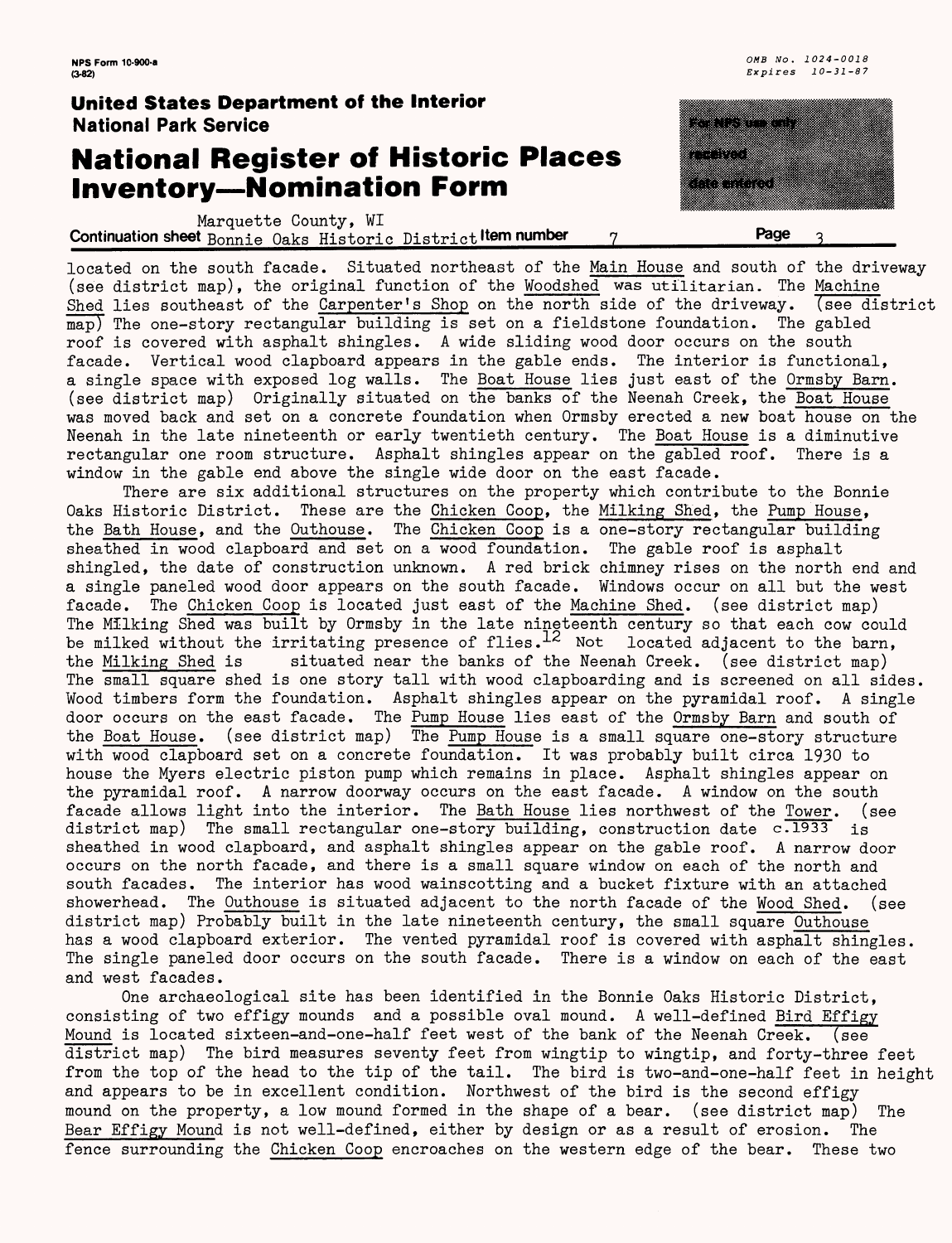### **National Register of Historic Places Inventory — Nomination Form**

<u>tana a</u> amarangan p a ang mga magaalaysin  $\frac{1}{2}$ 

Marquette County, WI **Continuation sheet Bonnie** Oaks Historic District **ltem number 7 Page**

mounds were first brought to the attention of state archaeologists in 1927, but were apparently not investigated at the time.  $13$  An archaeologist was permitted to excavate a portion of one of the effigy mounds during the early twentieth century.  $^{14}$  Recently two other possible archaeological features were identified.<sup>15</sup> South of the Bear Effigy MOund is an Oval Mound measuring eight feet by eleven-and-one-half feet, rising one-and-onehalf feet in height. This is smaller than most prehistoric mounds and may not be an aboriginal feature. North of the Carpenter's Shop is a Linear Rock Formation consisting of stacked stones of various shapes, colors, and types; this too has uncertain cultural affiliation.

#### Preservation Activities

The current owners, William and Grace Schultz, are in the process of rehabilitating many of the buildings on the Bonnie Oaks Estate. Thus far they have restored the Main House, the Log House, and the Carpenter's Shop, and plan to rehabilitate the Tower in the near future.

Information provided by former owner Eleanor Green Piel. All dates pertaining to the construction of buildings on the property were obtained from Mrs. Piel. Unfortunately, no supporting documentation was uncovered during the course of the investigation.

 $2$ Ibid.

 $3$ Information provided by current owner William L. Schultz.

Information provided by former owner Eleanor Green Piel.

 $5$ Ibid.

 $6$ Ibid.

n Ibid. (The northern portion of the building was not utilized as living quarters until the 1920s or 30s. Prior to that the area was used solely for shop purposes.)

 $8$ Ibid.

 $9$ Ibid.  $^{10}$  Tbid. (The "original Barn"was moved because of its location near the main residences. The remaining foundation walls were converted into a garage by Mildred Ormsby Green sometime in the late 1920s. The "Ormsby Barn" superstructure is the Old Barn-

 $^{11}$ Ibid.

 $^{12}$  Ibid.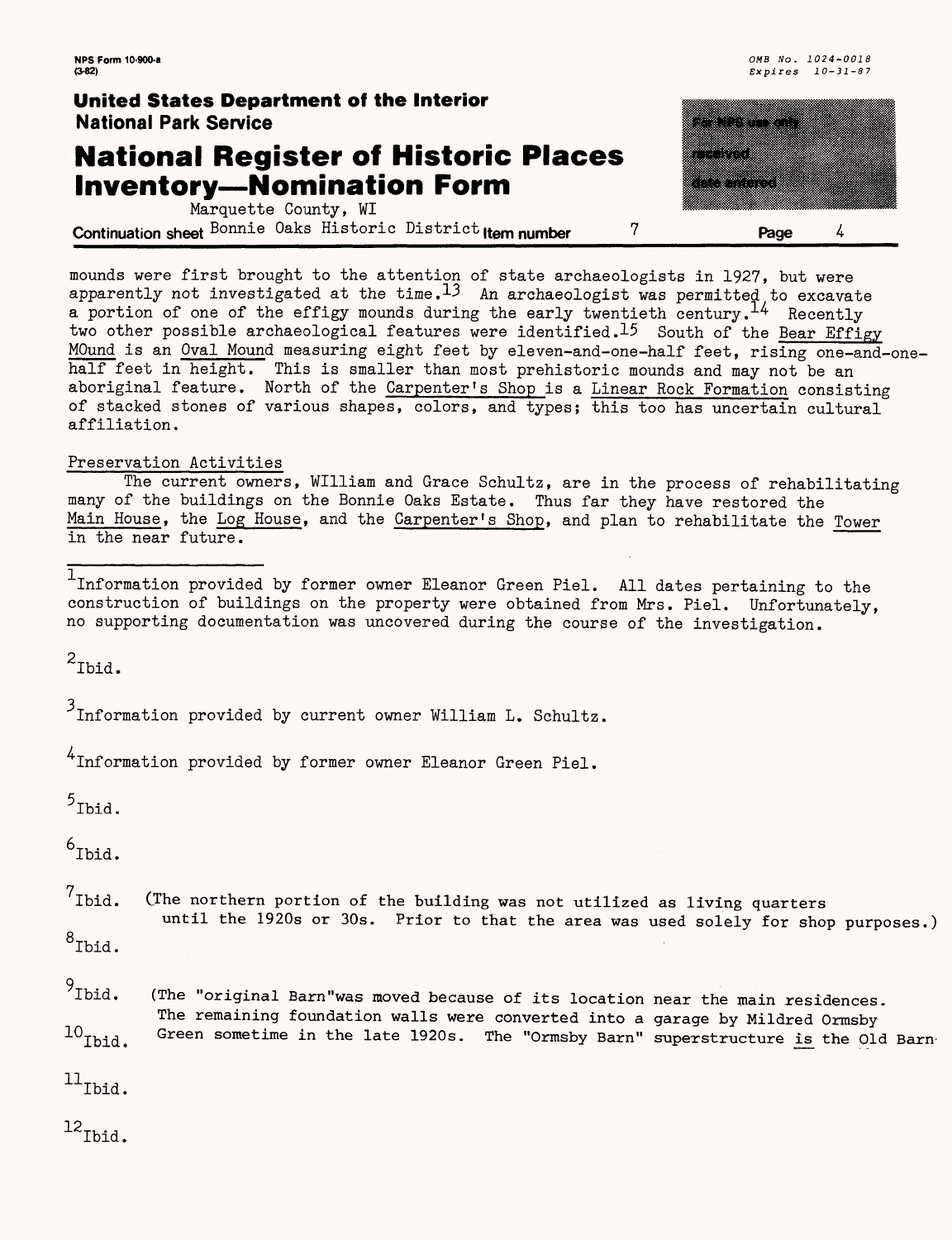## **National Register of Historic Places Inventory—Nomination Form**

Marquette County, WI **Continuation sheet** Bonnie Oaks Historic District **Kem number 7 Page**

<sup>13</sup>Marquette County file, Charles E. Brown Archaeology Papers, State Historical Society,

H Information provided by former owner Eleanor Green Piel.

<sup>15</sup> Identified by Professor James P. Scherz, Dept of Civil Engineering, University of Wisconsin-Madison.

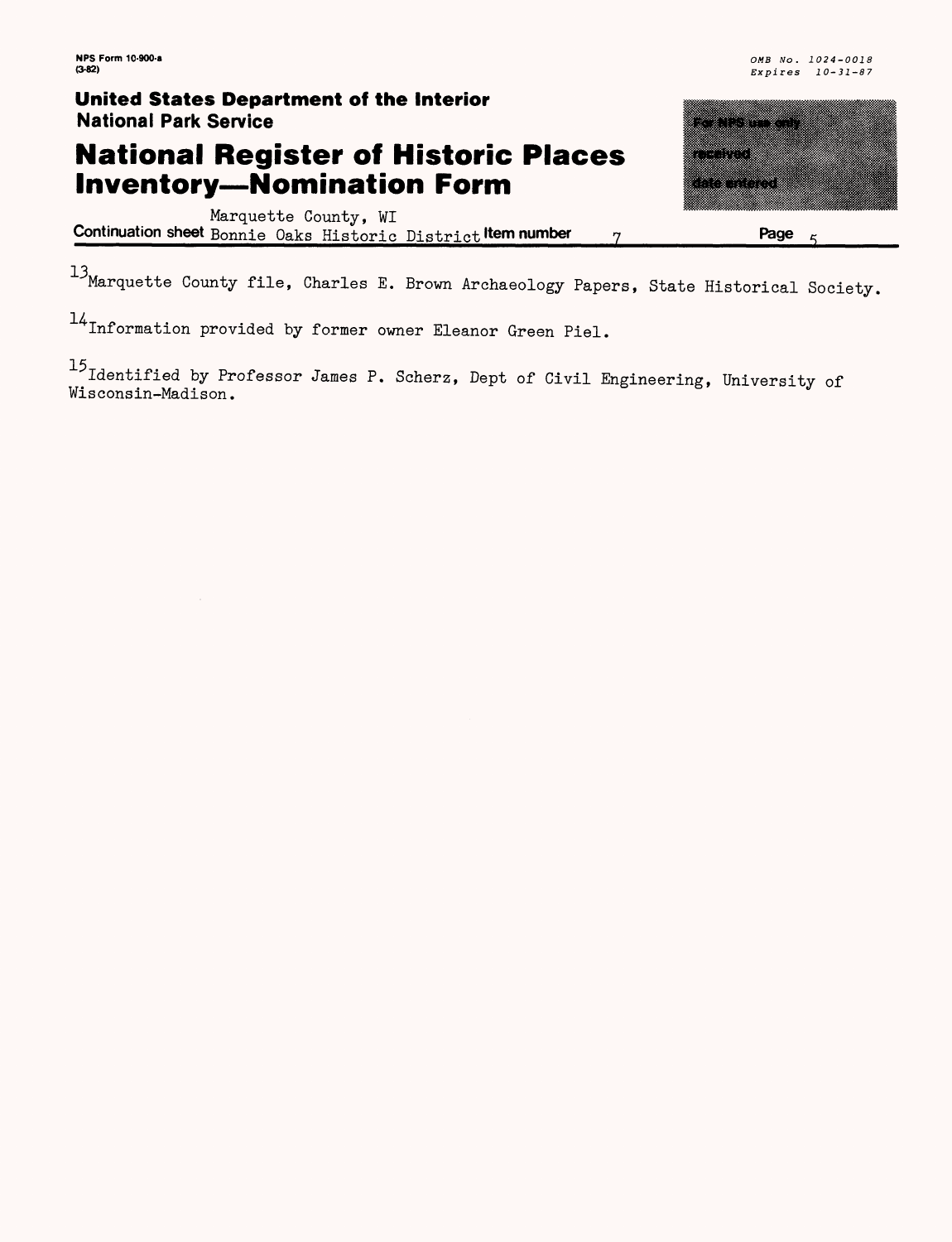### **National Register of Historic Places Inventory—Nomination Form**

Marquette County, WI **Continuation sheet** Bonnie Oaks Historic District **Item number 7**



**Page**

#### INVENTORY

|     | Name             | Date                        | Status       |    |
|-----|------------------|-----------------------------|--------------|----|
|     | Main House       | $c. 1870s - 1880s$          | contributing |    |
|     | Log House        | c. 1870s-1880s              | contributing |    |
|     | The Tower        | c. 1890                     | contributing |    |
|     | Carpenter's Shop | c. 1885                     | contributing |    |
|     | Original Barn    | post-1855, pre-1880s        | contributing |    |
|     | Ormsby Barn      | c. $1875 - 1900$            | contributing |    |
|     | Wood Shed        | c. post-1855, pre-1900      | contributing |    |
|     | Machine Shed     | c. $post-1855$ , $pre-1900$ | contributing |    |
|     | Boat House       | c. $post-1855$ , $pre-1900$ | contributing |    |
|     | Chicken Coop     | c. $post-1855$ , $pre-1900$ | contributing |    |
|     | Milking Shed     | $c. 1875 - 1900$            | contributing |    |
|     | Pump House       | c. 1930                     | contributing |    |
|     | Outhouse         | $c. 1875 - 1900$            | contributing |    |
| * * | Effigy Mounds    | c. 200 B.C.-1200 A.D.       | contributing |    |
|     | Bath House       | c. 1933                     | contributing | ** |
|     | Corn Crib        | c. 1930                     | contributing |    |

6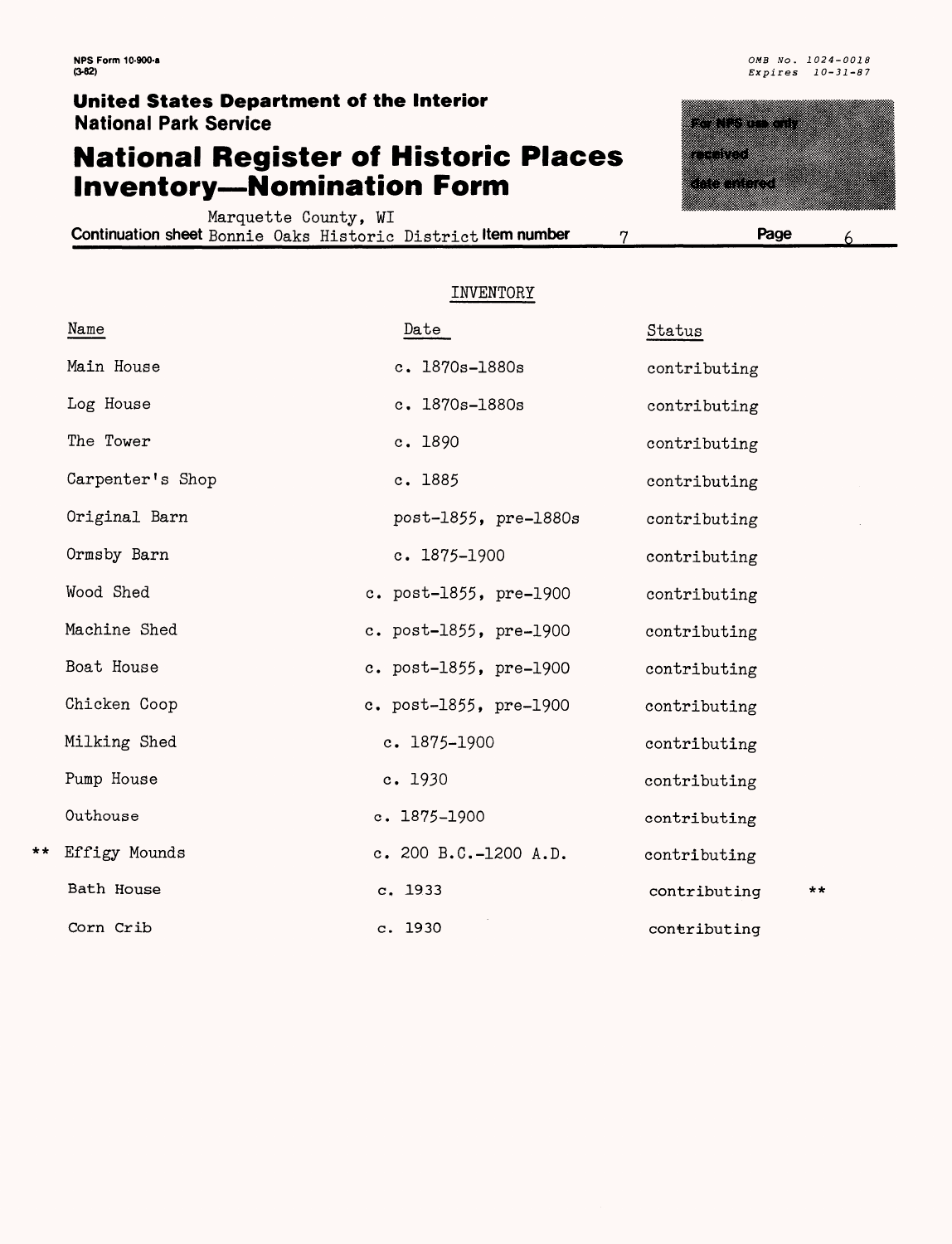## **8. Significance**

| $X$ archeology-prehistoric $\ldots$ community planning<br>$\mathbf{X}$ prehistoric<br>conservation<br>archeology-historic<br>$-1400 - 1499$<br>$\overline{\phantom{a}}$ economics<br>____ agriculture<br>$-1500 - 1599$<br>$\frac{1}{2}$ education<br>architecture<br>$\frac{1600 - 1699}{1600 - 1699}$<br>$\mathcal{L} = \mathcal{L}$ engineering<br>$-1700 - 1799$<br>$\frac{1}{2}$ art<br>exploration/settlement _____ philosophy<br>$-1800 - 1899$<br>communications<br>X 1900-<br><i>invention</i> | $\equiv$ law<br>$\frac{X}{1-x}$ literature<br>____ military<br>$X$ music<br>____ politics/government | . science<br>____ sculpture<br>$\equiv$ social/<br>humanitarian<br>theater<br>____ transportation<br>____ other (specify) |
|---------------------------------------------------------------------------------------------------------------------------------------------------------------------------------------------------------------------------------------------------------------------------------------------------------------------------------------------------------------------------------------------------------------------------------------------------------------------------------------------------------|------------------------------------------------------------------------------------------------------|---------------------------------------------------------------------------------------------------------------------------|
|---------------------------------------------------------------------------------------------------------------------------------------------------------------------------------------------------------------------------------------------------------------------------------------------------------------------------------------------------------------------------------------------------------------------------------------------------------------------------------------------------------|------------------------------------------------------------------------------------------------------|---------------------------------------------------------------------------------------------------------------------------|

*———————*See Significance **Specific dates** fl+.n+. ftmftn+. **Builder/Architect**

See significance statement

#### **Statement of Significance (in one paragraph)**

Period of Significance: Literature and Music: 1920-1936<sup>\*</sup> Archaeology-Prehistoric: Circa 200 B.C.-1200 A.D.

#### Introduction

The Bonnie Oaks Historic District has significance at the state level in the fields of literature and music for the role it played as an artists' retreat during the early twentieth century. An archaeological site on the property lends the Bonnie Oaks Historic District statewide archaeologcial significance.

#### Literature and Music

The original owner of the Bonnie Oaks property was Cyrus Woodman, who obtained it in 1853 as a military land warrant from the federal government. In 1854- Woodman sold the site to John Breatcliffe.2 Joshua.Atwood and Edward R. Cudworth subsequently took title in  $1857.^2$  Joshua Atwood, a Yankee from Vermont, occupied the homestead with his wife Rosina and daughter Alma. It was Alma who gave Bonnie Oaks its name. Alma (1842-1893)<br>married John Whitney Ormsby in 1866 and in 1869 Bonnie Oaks was conveyed to in 1866 and in 1869 Bonnie Oaks was conveyed to Alma Atwood Ormsby.<sup>4</sup> The Ormsbys lived in Milwaukee where Mr. Ormsby operated a lime and cement company, maintaining Bonnie Oaks as a summer residence. John Whitney Ormsby, an inventive craftsman in his spare time, designed and built most of the structures now standing on the Bonnie Oaks property including the Main House, the Log House, the Tower, and the Ormsby Barn.<sup>5</sup> The Ormsbys' daughter Mildred  $(1872-1964)$ , born at Bonnie Oaks, married MIlwaukee lawyer Harrison S. Green in 1897, and following her father's death in 1916, the Greens became the owners of Bonnie Oaks. The Greens also maintained Bonnie Oaks primarily as a summer place, and it was during their tenure that Bonnie Oaks achieved significance in literature and music. Bonnie Oaks remained in the Atwood, Ormsby and Green families until the property was sold to William and Grace Schultz in 1982.

Bonnie Oaks became a retreat for young authors during the twenties and thirties often as a result of Mildred Ormsby Green's close friendship with Zona Gale. Gale (1874-1938) was one of the most intensely American writers of her time. Born in Portage, her best work portrayed regional realism and included Birth (1918) and Miss Lulu Bett (1920). The latter, in play form, won a Pulitzer prize. Zona Gale devoted a great deal of energy to encouraging young authors, bringing several of them to spend summers in Portage and at Bonnie Oaks.<sup>16</sup> Among her most well-known proteges were William Maxwell and Margery Latimer. Maxwell (1908- ), a native of Illinois, spent several summers at Bonnie Oaks, and wrote his first novel Bright Center of Heaven (1934) in the Tower's third floor studio, apparently inspired by the lifestyle at Bonnie Oaks. Besides the aforementioned novel, Maxwell's principal works include They Came Like Swallows (1937), The Folded Leaf (1945), and Time Will Darken It (1948). Maxwell, a graduate of the University of Illinois and ten years editoi of the New Yorker, was profoundly influenced by Gale. Margery Latimer (1899-1932), like Gale a native of Portage, had a very close but turbulent relationship with her mentor. Latimer's literary efforts were highly acclaimed in her time, marking her as a rising star in the literary world. Latimer's works included We Are Incredible (1928), and Nellie Bloom and Other Stories (1929). Highly regarded as an author of short stories, Latimer's promising career was cut short by her untimely death in 1932.  $^3$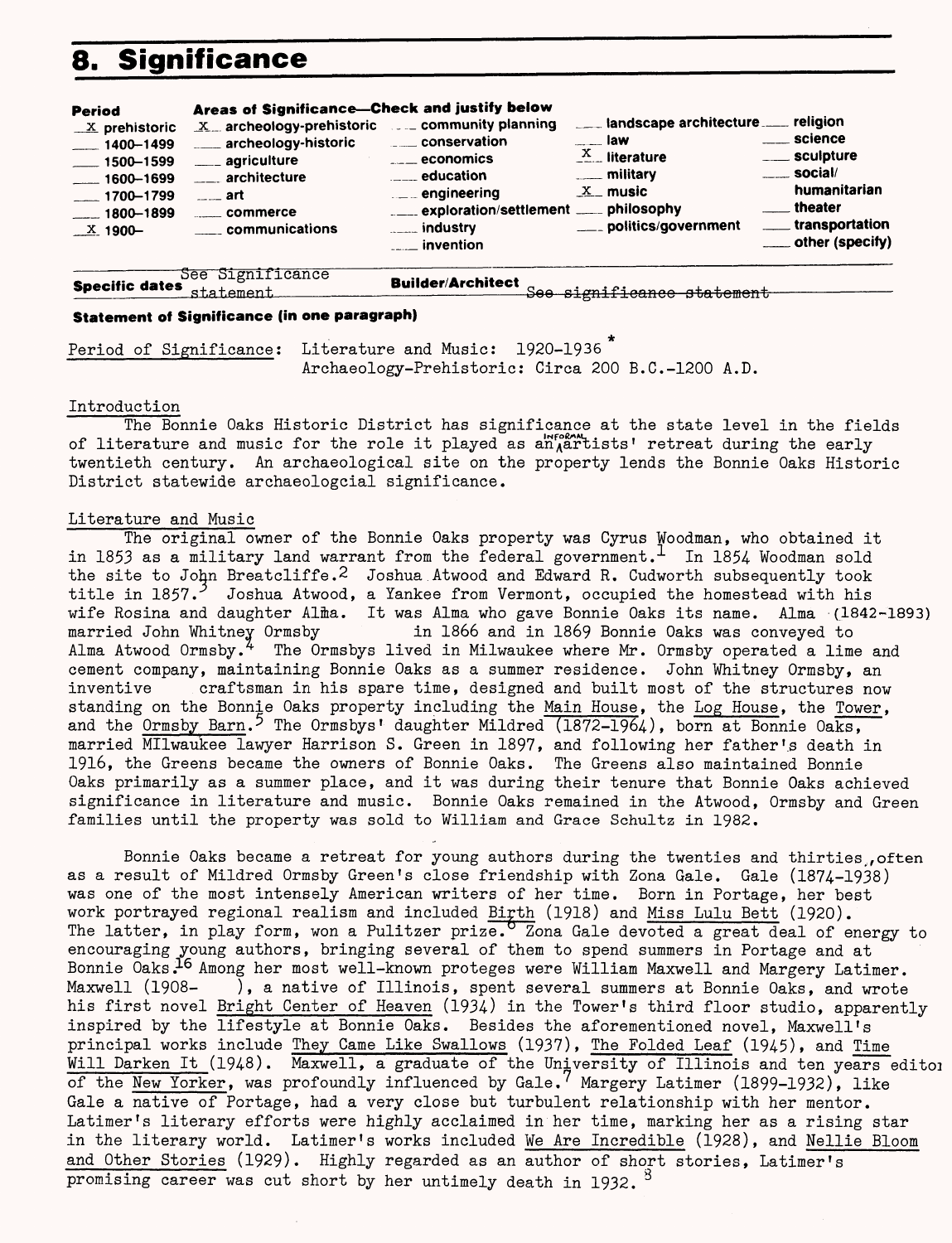## **9. Major Bibliographical References**

Victoria Brown. Uncommon Lives of Common Women; The Missing Half of Wisconsin History. Madison, WI: Feminists Project Fund, Inc., 1976.

Concise Dictionary of American Biography. NY: Charles Scribner's Sons, 1964.

## **10. Geographical Data**

**Acreage of nominated property \_\_\_\_\_2B\_ Quadrangle name Briggsville, WI** 

#### **UTM References**

| Zone | <b>Easting</b>                                       | <u>1010 018121910 01815 1010 010 0</u><br><b>Northing</b> |
|------|------------------------------------------------------|-----------------------------------------------------------|
|      |                                                      | $c$ [16] [2] 913 71010] [418 ] 316 [21910]                |
|      | $\epsilon$ and the latter than the latter $\epsilon$ |                                                           |
| G l  | $\Box$                                               |                                                           |

**Quadrangle scale 1:24000**

| ا180         | 41836000<br><b>Northing</b> | в<br>16 <sup>1</sup><br>Zone | 29870<br><b>Easting</b>    | $ qq $ $ qq $ $ qq $<br><b>Northing</b> |
|--------------|-----------------------------|------------------------------|----------------------------|-----------------------------------------|
| 10סן         | 0199516129                  | $ a 1 $ o                    | $ 0, 8 $ $ 0, 9 $ $ 0, 1 $ | 4836<br>$\Omega$<br>2.9                 |
| $\mathbf{1}$ |                             | FI                           |                            |                                         |
| $\mathbf{C}$ |                             | н                            |                            |                                         |

**Verbal boundary description and justification** Part of the SW<sub>4</sub> of the NW<sub>4</sub> of Section 33, T14N, R8E, beginning at a point at the northeast corner of the intersection of Third Avenue and Grouse Road, then N 900 feet, then E 1300 feet, then S along the Neenah Creek to the northern edge of Grouse Road, then W 1300 feet to point of origin. (see district map) (cont')

#### **List all states and counties for properties overlapping state or county boundaries**

| state                                                                                                                 | code | county             | code                                                                                                                                                                                                                                            |
|-----------------------------------------------------------------------------------------------------------------------|------|--------------------|-------------------------------------------------------------------------------------------------------------------------------------------------------------------------------------------------------------------------------------------------|
| state                                                                                                                 | code | county             | code                                                                                                                                                                                                                                            |
| 1. Form Prepared By                                                                                                   |      |                    |                                                                                                                                                                                                                                                 |
| name/title Elizabeth L. Miller, Preservation Consultant                                                               |      |                    |                                                                                                                                                                                                                                                 |
| Preservation Services, an<br>organization Alexander Company                                                           |      |                    | date 24 November 1985                                                                                                                                                                                                                           |
| 802 Regent Street<br>street & number                                                                                  |      |                    | telephone $257 - 7506$                                                                                                                                                                                                                          |
| city or town Madison                                                                                                  |      | <b>state</b> state | <b>WT</b>                                                                                                                                                                                                                                       |
|                                                                                                                       |      |                    | 12. State Historic Preservation Officer Certification                                                                                                                                                                                           |
| $\frac{X}{1}$ state<br>_ national<br>according to the criteria and procedures set forth by the National Park Service. |      | <u>_</u> ___ local | As the designated State Historic Preservation Officer for the National Historic Preservation Act of 1966 (Public Law 89-<br>665), I hereby nominate this property for inclusion in the National Register and certify that it has been evaluated |
| State Historic Preservation Officer signature                                                                         |      |                    |                                                                                                                                                                                                                                                 |
| title                                                                                                                 |      |                    | date $2/25$                                                                                                                                                                                                                                     |
| For NPS use only                                                                                                      |      |                    |                                                                                                                                                                                                                                                 |
| I hereby certify that this property is included in the National Register<br>vene M. Me Chemm National Registor        |      | Entered in the     | date                                                                                                                                                                                                                                            |
| A Keeper of the National Register                                                                                     |      |                    | 人名英格兰姓氏麦克里奇的变体 医牙骨的 医单核 医神经神经的 电子电动                                                                                                                                                                                                             |
| Attest:                                                                                                               |      |                    | date                                                                                                                                                                                                                                            |
| <b>Chief of Registration</b>                                                                                          |      |                    |                                                                                                                                                                                                                                                 |

**GPO 91 1-39B**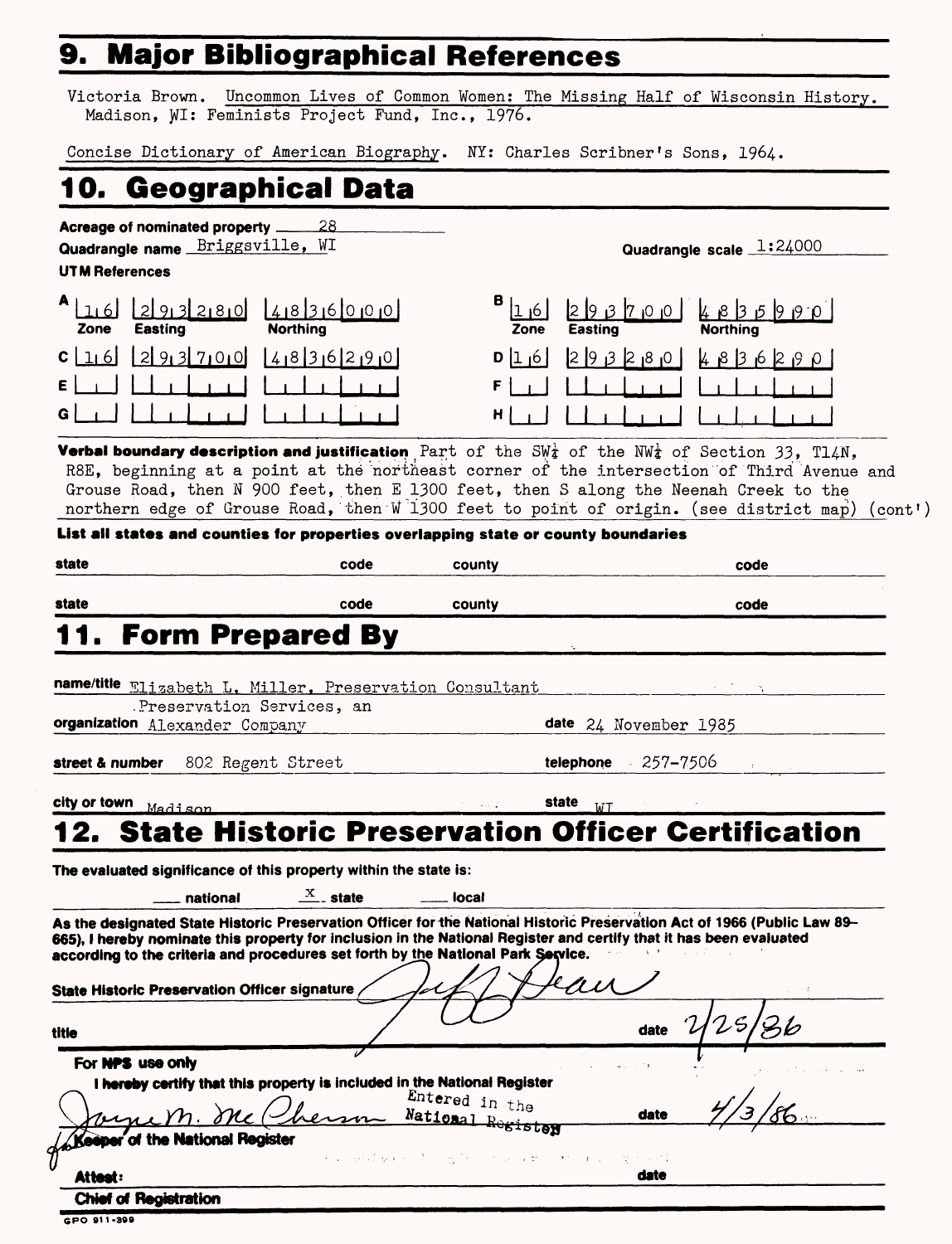### **National Register of Historic Places Inventory—Nomination Form**

Marquette County, WI

**Continuation sheet** Bonnie Oaks Historic District**Item number 8 8** Page 2

Latimer, a frequent guest at Bonnie Oaks, was a follower of the Gurdjieff philosophy. Formulated by Georgei Ivanovitch Gurdjieff (1877-1949) and launched in Russia in 1912, the philosophy dictated the practice of an elaborate system of mental and physical exercises intended to develop the individualss emotional and mental powers, integrate them with the body and bring them under  $\texttt{self-control}$  and  $\texttt{self-direction.}^3$  Many intellectuals, artists and writers of the early 20th century were strongly influenced by the Gurdjieff philosophy, H.G. Wells, Rudyard Kipling, and A.R. Orage (editor of the New Age) among them.

In 1930 Latimer involved Zona Gale in Gurdjieff's philosophy, and through the "Portage Experiment", conducted at nearby Big Slough in the summer of 1931, Portage and the gurrounding area became a center for the teaching of the practice of the Gurdjieff philosophy. Jean Toomer (1894-1967), leader of the Gurdjieff philosophy in the midwest and a noted author in his own right, brought his "students", who included the Green's daughter Katherine, to Bonnie Oaks several times. At Bonnie Oaks, the participants were able to take advantage of the natural beauty of the area and its secluded, private atmosphere to engage in the study of the philosophy. Lectures on the philosophy held during the period brought a number of interested individuals to the area. Toomer, author of the well-recieved novel Cane (1923) married Latimer in Portage following the conclusion of the "Portage Experiment".<sup>11</sup> Several months later Portage erupted in scandal as the Portage Experiment was declared by the press a "free-love" cult, and charges of miscegenation were made upon the disclosure that Toomer was one-sixteenth Black.<sup>14</sup> The Portage Experiment and its associated study was, despite its scandal-causing overtones, a unique cultural and philosophical episode in Wisconsin history, which found a welcome atmosphere in the Portage area.

In 1922 Mildred Ormsby Green invited pianist Josef Lhevinne (1874-1944) to Bonnie Oaks. For the next twenty-two years until the time of his death Lhevinne spent a part of each summer in the Tower at Bonnie Oaks. Lhevinne and his wife Rosina were faculty members at the Juilliard School. Lhevinne, who was dedicated to developing young musicians, frequently brought a student with him to Bonnie Oaks for intensive study. Russian by birth, Lhevinne settled in New York city in 1919 and was ranked with the greatest virtuosos of his day, famed for his performances of Chopin and Tchaikovsky.<sup>13</sup> Bonnie Oaks was a favorite retreat for Lhevinne where as an avid fisherman, he could get away from his endless work schedule and hectic New York City lifestyle. With the encouragement and favor of Mrs. Green, he encouraged many of his associates to visit Bonnie Oaks, among them Franz Proschowski, a fine voice teacher who had coached Galli Curci and Paul Robeson; and the Dutch pianist Jan Chiapusso. Many of these artistspaid numerous return visits to the Bonnie Oaks area and the hospitality of Mrs. Green.

Bonnie Oaks represented a unique "experiment" in Wisconsin, where young and established writers and musicians could gather to exchange ideas, discuss their work and their philosophic and expand their creative thinking in a relaxed and inviting atmosphere. The property also served as an informal "retreat" where the artist could be introspective and concentrate on his creative efforts. The progressive and at times scandal-tainted nature of the activities which took place at Bonnie Oaks played an important role in the growth of the arts in Wisconsin during the post World War I era.

#### ARCHEOLOGY - PREHISTORIC

The Bonnie Oaks Historic District is of statewide archeological significance for the

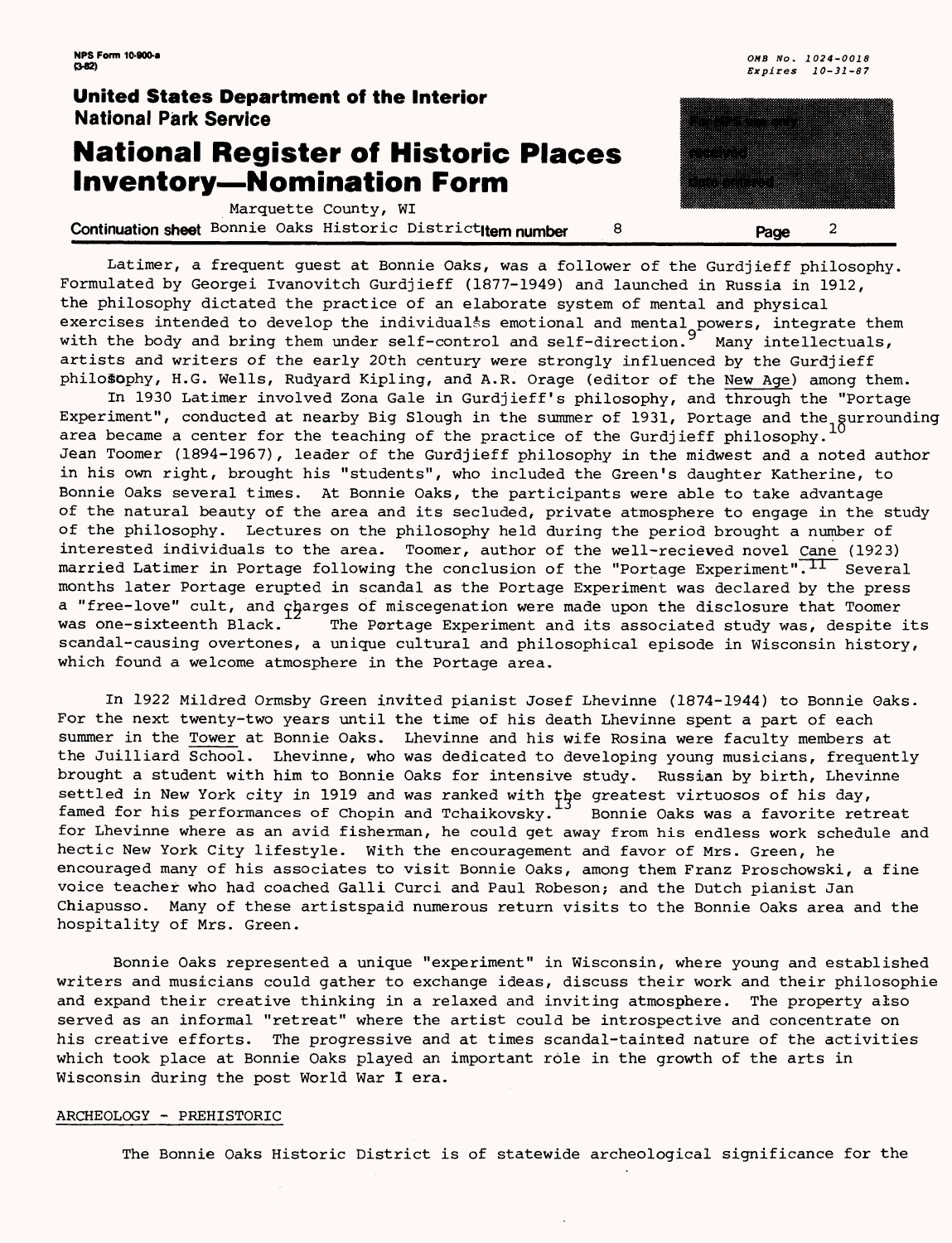<u>teraturan di sebagai di sebagai di sebagai di sebagai di sebagai di sebagai di sebagai di sebagai di sebagai </u>

ana ang

a di sebagai

### **United States Department of the Interior National Park Service**

### **National Register of Historic Places Inventory—Nomination Form**

Marquette County, WI **Continuation sheet** Bonnie Oaks Historic Dist. **Item number Page**  $\overline{3}$ 

#### ARCHEOLOGY (cont.)

information that the two effigy moundsamay contain, shedding light on Woodland prehistory, particularly on social relations and mortuary customs. The mounds within the district, virtually undisturbed, are among the better preserved in the state. Analysis of the Effigy Mound and Middle Woodland study units have not been completed for Marquette County, but statewide summaries suggest that a great deal of information on prehistoric social relations is contained within sites such as those in the district.<sup>15</sup> There are currently no effigy mound groups in Marquette County 1 There are currently no effigy mound groups in Marquette County listed in the National Register of Historic Places. The oval mound and rock formation are of unknown age and significance.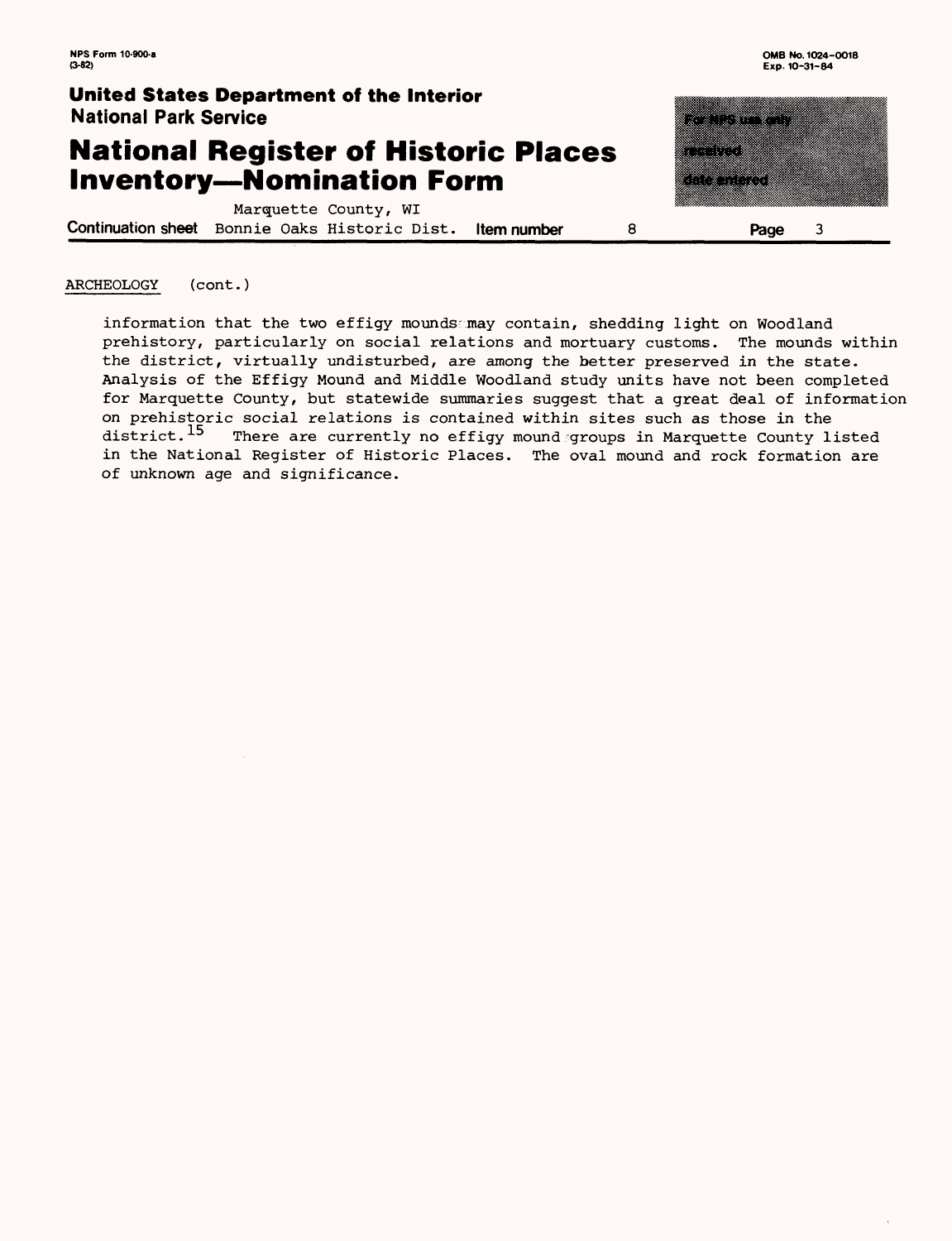### **National Register of Historic Places Inventory—Nomination Form**

Marquette County, WI **Continuation sheet** Bonnie Oaks Historic District **Item number 8**

<sup>1</sup>Marquette County Deeds, 1:33.

 $2$ Thid., 2:372.

 $3_{\text{Ibid.}}$ , 3:318.

 $^{4}$ Ibid., 13:141.

 $5$ Information provided by Eleanor Green Piel.

 $^6$ Concise Dictionary of American Biography, (NY: Charles Scribner's Sons, 1964), p. 331.

<sup>7</sup>Stanley J. Kunitz, Ed., <u>Twentieth Century Authors: First Supplement</u>, (NY: The H.W. Wilson Co., 1955), p. 656.

。<br>Victoria Brown, Uncommon Lives of Common Women: The Missing Half of Wisconsin History, (Madison, WI: Wisconsin Feminists Project Fund, Inc., 1976), pp. 71-73.

<sup>y</sup> Leslie A. Shepard, <u>Encyclopedia of Occultism and Parapsychology,</u> (Detroit: Gale Research Co., 1978), pp. 396-397.

10 August Derleth, Still Small Voice, (NY: D. Appleton-Century Co., 1940), p. 177.

11 Darwin T. Turner, Ed., The Wayward and the Seeking: A Collection of Writings by Jean Toomer, (Washington, D.C.: Howard University Press, 1980), pp. 3-5.

 $12$ Milwaukee Sentinel, 20 March 1932, p.1 col 2.

 $^{13}$ Robert K. Wallace, A Century of Music Making, (Bloomington, IN: Indiana University Press, 1976), p. 184.

 $14$ Information provided by Eleanor Green Piel.

 $15$ William M. Hurley, "An Analysis of Effigy Mound Complexes in Wisconsin:, Anthropological Papers, No. 59, Museum of Anthropology, (Ann Arbor, MI: University of Michigan, 1975), p. 1.

\* The property was maintained and used as an "artist's retreat"into the middle-1940s, but was not considered of sufficient importance to waive the NRHP's general 50 year standard significance cut-off. The peak era of significant use remains c. 1920 to 1936.

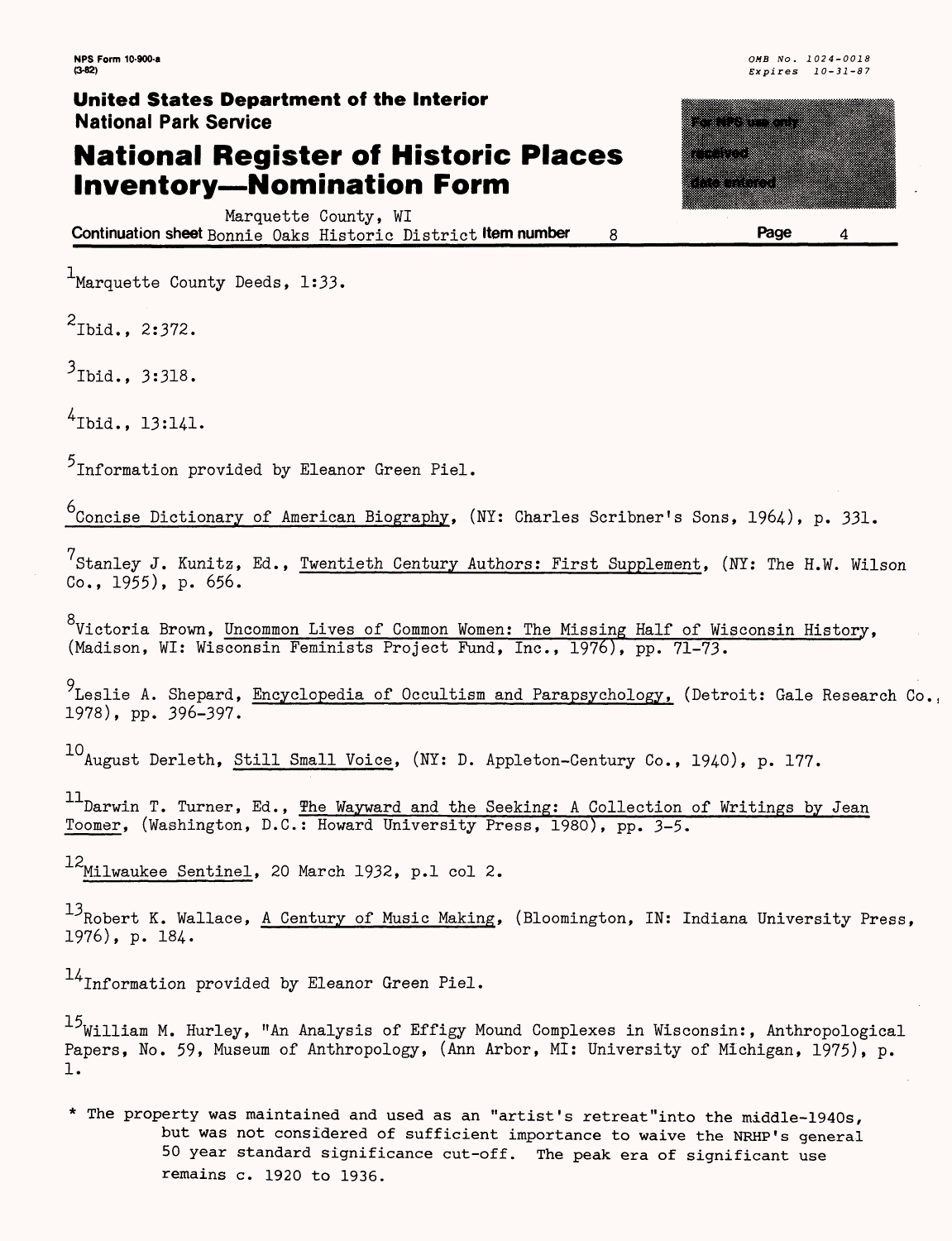### **National Register of Historic Places Inventory—Nomination Form**

Marquette County, WI **Continuation sheet** Bonnie Oaks Historic Distridttem **number Page 5**

| ٠ | 28<br>83. J<br>29 | 8 |  |
|---|-------------------|---|--|
|   |                   |   |  |
|   |                   |   |  |
| ♦ | 83                |   |  |
|   |                   |   |  |
|   | a kacamatan       |   |  |
|   |                   |   |  |
|   |                   |   |  |
|   |                   |   |  |
|   |                   |   |  |

16. It should be noted that while Zona Gale was a great influence on young writers, it was at Mrs. Green's invitation alone, that the young artists came to Bonnie Oaks. Intensely interested in the creative arts and the creative tempermant, Mrs. Green opened her estate as an "informal" retreate to many young talents. William Maxwell, for instance, had come to Bonnie Oaks while still in high school, to do odd jobs around the estate. When he went through a period of stress and ill health after college, Mrs. Green took him into the family to help get him back on his feet. It was at the end of this period that he wrote his first novel, and subsequently was introduced to Ms. Gale. ( Information provided by Ms. E. Piel.)

Ms. E(leanor) {Green) Piel, daughter of Harrison & Mildred Green, is the author of numerous short stories and four novels including: THE HILL, written in 1936 at Bonnie Oaks. Praised by many literary figures, her work clearly shows the effect of Bonnie Oaks. The influnce of the property, where the summers of her formative years were spent, is strongly reflected in the settings and the evocative descriptions of the countryside which appear in her works. As with the many other writers and artists who frequented Bonnie Oaks, her work portrays the importance of this rural Wisconsin site on literary production during the early 20th century.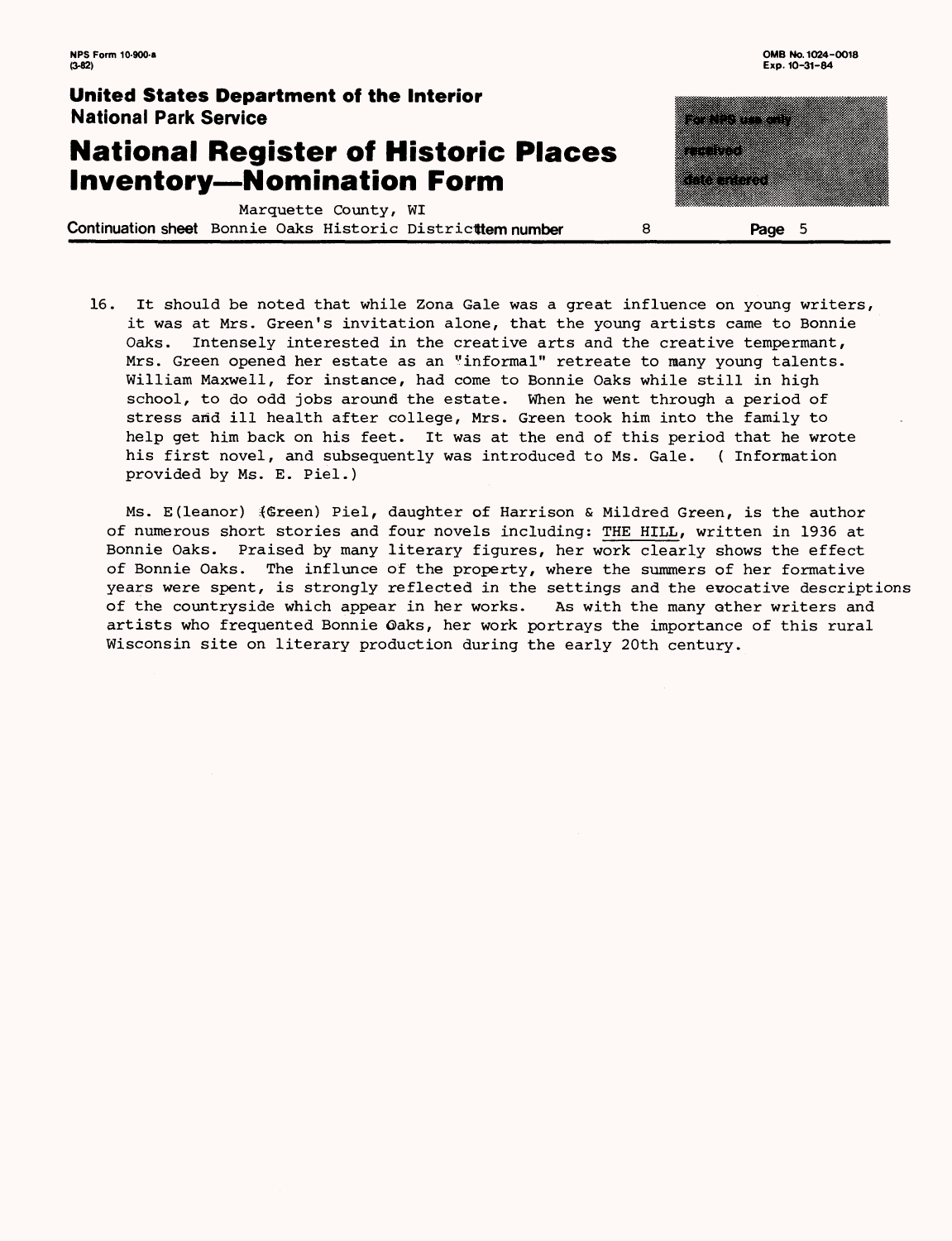## **National Register of Historic Places Inventory—Nomination Form**

Marquette County, WI Continuation sheet **Bonnie Oaks Historic District** Item number q a kuwa wa KAKAT P rational **Page**

August Derleth. Still Small Voice. NY: D. Appleton-Century Co., 1940.

William M. Hurley. "An Analysis of Effigy Mound Complexes in Wisconsin", Anthropological Papers, No. 59, Museum of Anthropology. Ann Arbor, MI: University of Michigan, 1975.

Stanley J. Kunitz, Ed. Twentieth Century Authors: First Supplement. NY: The H.W. Wilson Co., 1955.

Milwaukee Sentinel. 20 March 1932, 30 March 1932.

Portage Register-Democrat. 19 August 1932.

- Leslie A. Shepard. Encyclopedia of Occultism and Parapsychology. Detroit: Gale Research Co., 1978.
- Harold P. Simpson. Zona Gale. NY: Wayne Publishers, Inc., 1962.
- Darwin T. Turner, Ed. The Wayward and the Seeking; A Collection of Writings by Jean Toomer. Washington, D.C.: HOward University Press, 1980.
- Robert K. Wallace. A Century of Music Making. Bloomington, IN: Indiana University Press, 1976.

^Organic:Livings Frank Lloyd Wright's Taliesin Fellowship and Georgei Gurdjieff ! s Institute for the Harmonious Development of Man." Wisconsin Magazine of History, 58:2, pp 126-139.

Wisconsin State Journal. 19 March 1932.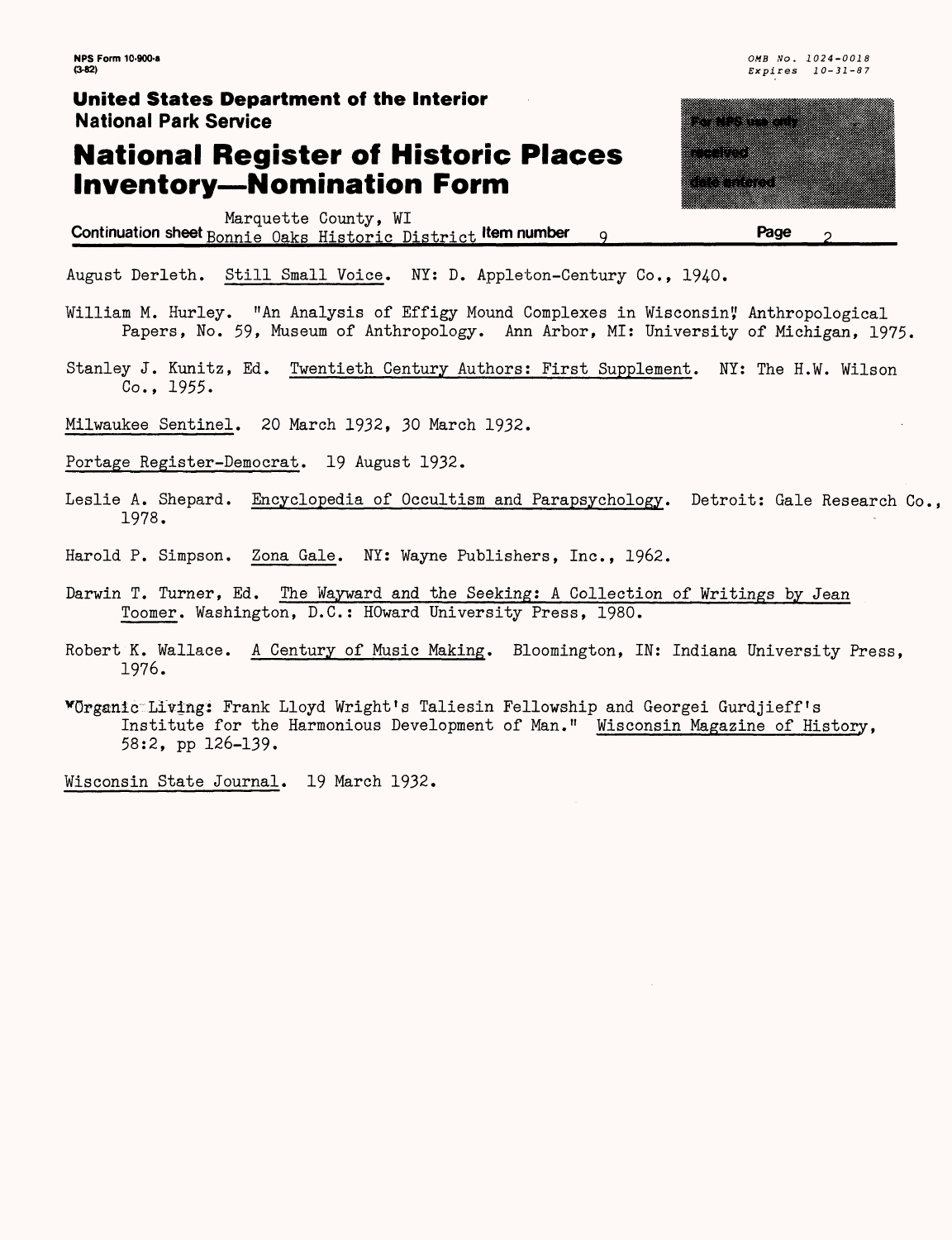### **National Register of Historic Places Inventory—Nomination Form**

<u>matu ma</u> a a shekara ka kuni

Marquette County, WI **Continuation sheet** Bonnie Oaks Historic District **Item number** 10 **Page**<sub>2</sub>

The rectangular parcel encompasses 28 acres and includes all sites of archaeological significances and all contributing buildings associated with the estate. The boundaries are defined by Third Avenue, Grouse Road, the Neenah Creek, and the northernmost feature contributing to the district. That part of the Bonnie Oaks Estate falling outside the boudaries of the district is vacant with the exception of two non-contributing structures.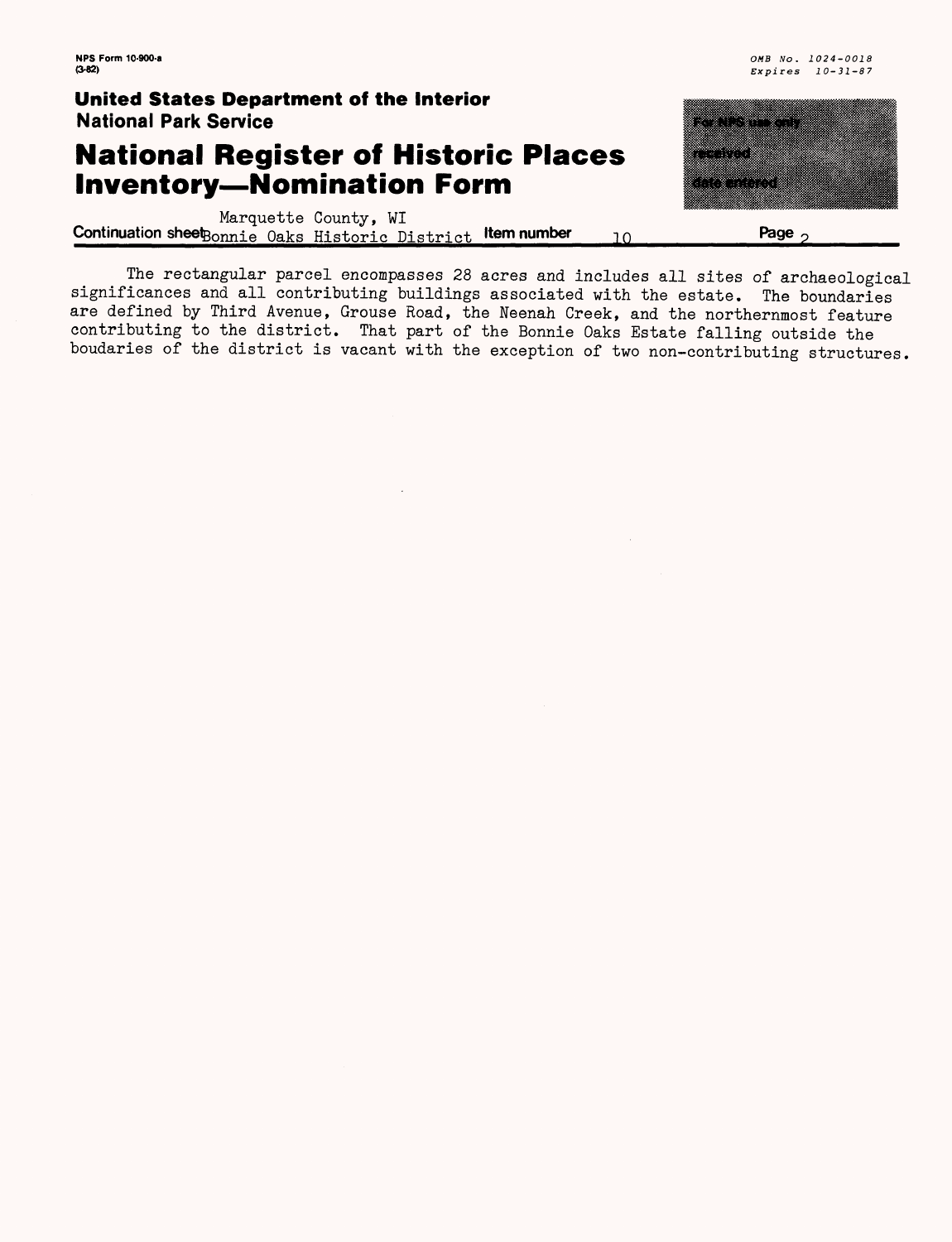